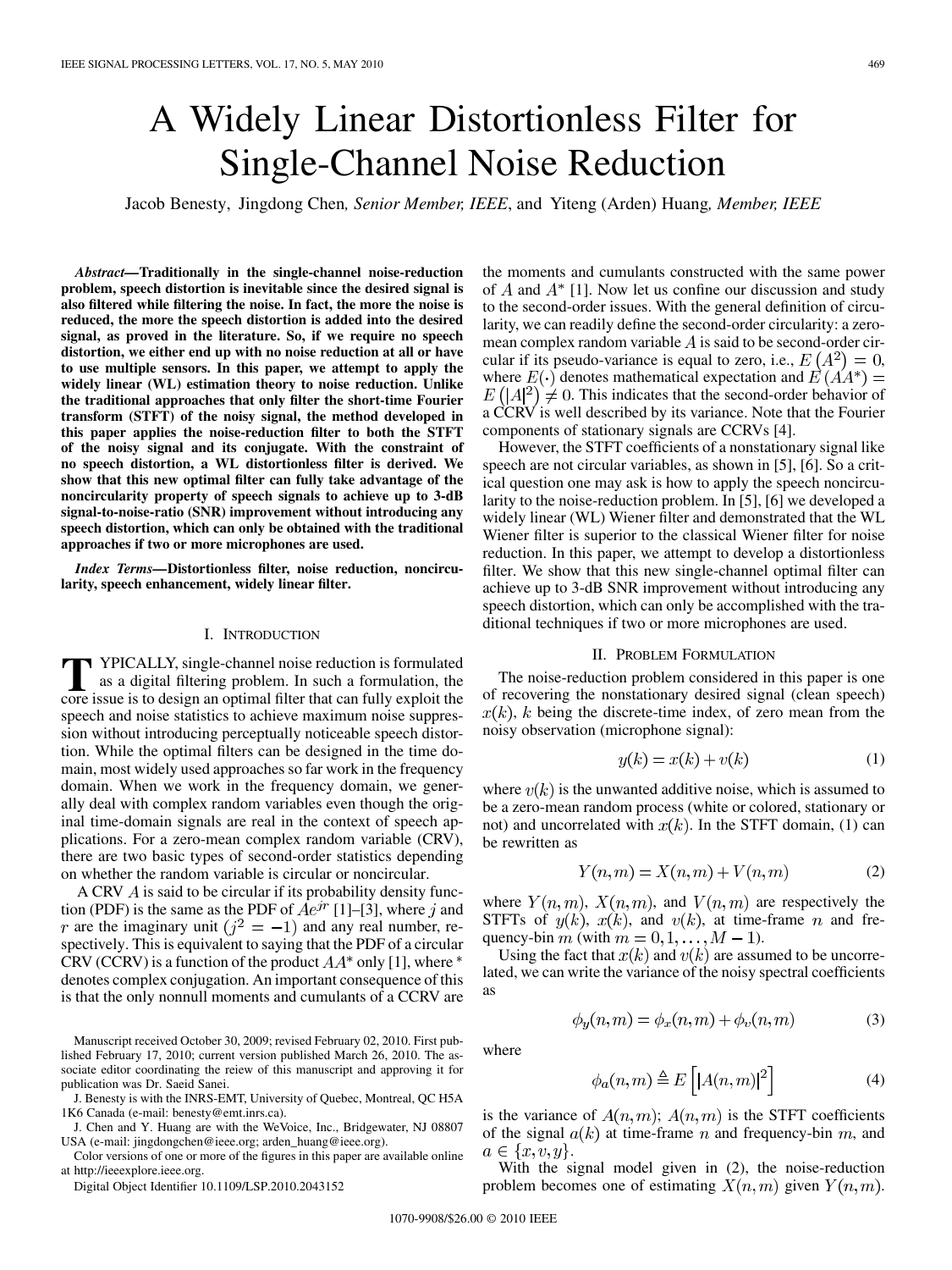In the traditional approaches, an estimate of  $X(n, m)$  is obtained by applying a filter to  $Y(n, m)$ . In this paper, we consider estimating  $X(n, m)$  using the WL estimation technique [7] by assuming that  $Y(n, m)$  is complex<sup>1</sup>:

$$
Z(n,m) = H(n,m)Y(n,m) + H'(n,m)Y^*(n,m)
$$
  
=
$$
\mathbf{h}^H(n,m)\mathbf{y}(n,m)
$$
 (5)

where  $Z(n, m)$  is the STFT of the signal  $z(k)$  [which is an estimate of  $x(k)$ ],  $H(n, m)$  and  $H'(n, m)$  are two complex gains, superscript  $^H$  denotes transpose conjugate, and

$$
\mathbf{h}(n,m) \triangleq \begin{bmatrix} H^*(n,m) \\ H'^*(n,m) \end{bmatrix},
$$

$$
\mathbf{y}(n,m) \triangleq \begin{bmatrix} Y(n,m) \\ Y^*(n,m) \end{bmatrix}.
$$

If  $H'(n,m) = 0$  for any n and m, (5) degenerates to the classical linear estimation theory . This, however, will not happen in general for noncircular CRVs.

The clean signal estimate obtained using (5) consists of contributions from both the desired signal and the unwanted noise. To clearly view this, let us decompose the signal  $Z(n, m)$  into the following form:

$$
Z(n,m) = X_f(n,m) + V_{\rm rn}(n,m) \tag{6}
$$

where  $X_f(n,m) \triangleq \mathbf{h}^H(n,m)\mathbf{x}(n,m)$  is the filtered version of the desired signal and its complex conjugate [where  $\mathbf{x}(n,m)$  is defined in a similar way to  $\mathbf{y}(n,m)$ ], and  $V_{\text{rn}}(n,m) \triangleq \mathbf{h}^H(n,m)\mathbf{v}(n,m)$  is the residual noise, which is apparently uncorrelated with  $X_f(n,m)$ .

From  $(6)$ , we deduce the variance of the spectral coefficients of the signal  $z(k)$  at time-frame n and frequency-bin m:

$$
\phi_z(n,m) = \phi_{x_{\rm f}}(n,m) + \phi_{v_{\rm rn}}(n,m) \tag{7}
$$

where

$$
\phi_{x_{\rm f}}(n,m) \triangleq E\left[|X_{\rm f}(n,m)|^2\right] \n= \mathbf{h}^H(n,m)\boldsymbol{\Phi}_\mathbf{x}(n,m)\mathbf{h}(n,m) \qquad (8) \n\phi_{v_{\rm rn}}(n,m) \triangleq E\left[|V_{\rm rn}(n,m)|^2\right] \n= \mathbf{h}^H(n,m)\boldsymbol{\Phi}_\mathbf{v}(n,m)\mathbf{h}(n,m) \qquad (9)
$$

and

$$
\Phi_{\mathbf{a}}(n,m) \stackrel{\Delta}{=} E\left[\mathbf{a}(n,m)\mathbf{a}^{H}(n,m)\right]
$$

$$
= \phi_{a}(n,m) \begin{bmatrix} 1 & \gamma_{a}(n,m) \\ \gamma_{a}^{*}(n,m) & 1 \end{bmatrix}
$$

$$
= \phi_{a}(n,m) \mathbf{\Gamma}_{\mathbf{a}}(n,m) \qquad (10)
$$

is the covariance matrix of  $a(n,m) = [A(n,m) A^*(n,m)]^T$ with

$$
\gamma_a(n,m) \triangleq \frac{E\left[A^2(n,m)\right]}{E\left[\left[A(n,m)\right]^2\right]}
$$
(11)

<sup>1</sup>If  $Y(n, m)$  is real, the WL estimator is the same as that using the classical techniques, which has already been covered in the rich literature.

being the (second-order) circularity quotient [8], and  $\Gamma_a(n,m)$ being the circularity matrix. It can easily be shown that [8]

$$
0 \le |\gamma_a(n,m)| \le 1. \tag{12}
$$

The circularity coefficient  $|\gamma_a(n,m)|$  conveys information about the degree of circularity of the signal  $A(n, m)$ . In particular, if  $A(n, m)$  is a (second-order) CCRV then  $\gamma_a(n, m) = 0$ and  $\Gamma_a(n,m) = I$ , where

$$
\mathbf{I} = \begin{bmatrix} 1 & 0 \\ 0 & 1 \end{bmatrix} = \begin{bmatrix} \mathbf{i}_1 & \mathbf{i}_2 \end{bmatrix} \tag{13}
$$

is the  $2 \times 2$  identity matrix.

The signal  $X_f(n,m)$  consists of components from both the desired signal  $X(n, m)$  and its conjugate. But not all these components are what we want (this is different from the classical linear filtering problem). It is, therefore, necessary and important to distinguish between the filtered desired signal and the residual interference that both may exist in  $X_f(n,m)$  at the same time. Specifically,  $H(n, m)X(n, m)$  is part of the overall filtered desired signal, but  $H'(n,m)X^*(n,m)$  is not. If  $\gamma_x(n,m) = 0$  for any n and m,  $X(n,m)$  and  $X^*(n,m)$ are uncorrelated and the overall filtered desired signal is indeed  $H(n,m)X(n,m)$ . But for  $\gamma_x(n,m) \neq 0$ ,  $X^*(n,m)$  is correlated with  $X(n, m)$  and contains both the desired signal and an interference component. Following the idea developed in [5], [9], we can decompose  $X^*(n,m)$  into two orthogonal components:

$$
X^*(n, m) = \gamma_x^*(n, m)X(n, m) + X'(n, m)
$$
 (14)

where

$$
X'(n,m) = X^*(n,m) - \gamma_x^*(n,m)X(n,m), \qquad (15)
$$

$$
E[X(n, m)X'^{*}(n, m)] = 0
$$
\n(16)

and

$$
E\left[\left|X'(n,m)\right|^2\right] = \phi_x(n,m)\left[1 - \left|\gamma_x(n,m)\right|^2\right].\tag{17}
$$

We can then rewrite  $(6)$  as

$$
Z(n,m) = X_{\text{fd}}(n,m) + X'_{\text{ri}}(n,m) + V_{\text{rn}}(n,m) \tag{18}
$$

where

$$
X_{\text{fd}}(n,m) \triangleq \mathbf{h}^{H}(n,m) \mathbf{\Gamma}_{\mathbf{x}}(n,m) \mathbf{i}_{1} X(n,m)
$$
  
=  $H(n,m) X(n,m)$ 

$$
+\gamma_x^*(n,m)H'(n,m)X(n,m), \quad \text{(19a)}
$$
  

$$
X'_{-}(n,m) \triangleq \mathbf{h}^H(n,m)\mathbf{i}_2 X'(n,m). \quad \text{(19b)}
$$

$$
\Lambda_{ri}(n,m) \triangleq \mathbf{h}^{H}(n,m)\mathbf{v}(n,m)
$$
\n
$$
V_{rn}(n,m) \triangleq \mathbf{h}^{H}(n,m)\mathbf{v}(n,m)
$$
\n(19c)

$$
F_{\rm rn}(n,m) \triangleq {\bf h}^H(n,m){\bf v}(n,m) \tag{19c}
$$

are the overall filtered desired signal, the residual interference, and the residual additive noise, respectively. Note that the above decomposition of the signal  $X^*(n,m)$  is critical in order to properly design the optimal WL noise-reduction filters.

The three terms on the right-hand side of (18) are mutually uncorrelated. Therefore, we have

$$
\phi_z(n,m) = \phi_{x_{\text{fd}}}(n,m) + \phi_{x'_{\text{ri}}}(n,m) + \phi_{v_{\text{rn}}}(n,m) \quad (20)
$$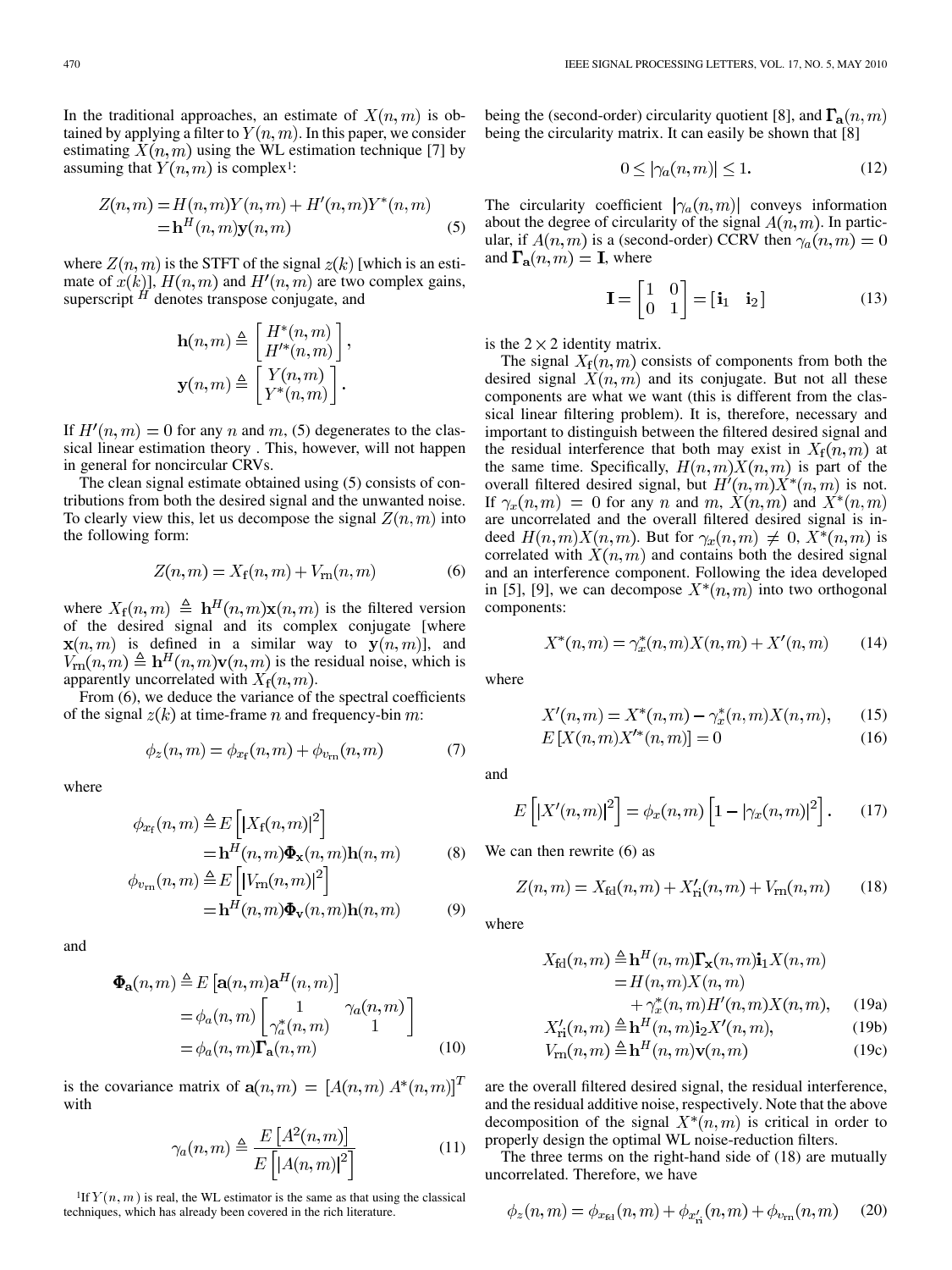where

$$
\phi_{x_{\text{fd}}}(n, m) \triangleq E\left[|X_{\text{fd}}(n, m)|^2\right] \n= \phi_x(n, m)\mathbf{h}^H(n, m)\mathbf{\Gamma_x}(n, m) \n\times \mathbf{i}_1 \mathbf{i}_1^H \mathbf{\Gamma_x}(n, m) \mathbf{h}(n, m),
$$
\n(21)  
\n
$$
\phi_{x'_{\text{ri}}}(n, m) \triangleq E\left[|X'_{\text{ri}}(n, m)|^2\right] \n= \phi_x(n, m)\left[1 - |\gamma_x(n, m)|^2\right] \n\times \mathbf{h}^H(n, m)\mathbf{i}_2 \mathbf{i}_2^H \mathbf{h}(n, m)
$$
\n(22)

and  $\phi_{v_{\rm rn}}(n,m)$  is defined in (9).

Now, we define the subband error signal between the estimated and desired signals as

$$
\mathcal{E}(n,m) \stackrel{\Delta}{=} Z(n,m) - X(n,m)
$$
  
=  $\mathbf{h}^H(n,m)\mathbf{y}(n,m) - X(n,m)$  (23)

which can be written as the sum of two error signals:

$$
\mathcal{E}(n,m) = \mathcal{E}_{\mathrm{d}}(n,m) + \mathcal{E}_{\mathrm{r}}(n,m) \tag{24}
$$

where

$$
\mathcal{E}_{\mathrm{d}}(n,m) \stackrel{\triangle}{=} X_{\mathrm{fd}}(n,m) - X(n,m)
$$
  
= 
$$
\left[\mathbf{h}^{H}(n,m)\mathbf{\Gamma}_{\mathbf{x}}(n,m)\mathbf{i}_{1} - 1\right]X(n,m)
$$
 (25)

is the signal distortion due to the complex filter and

$$
\mathcal{E}_{\rm r}(n,m) \stackrel{\Delta}{=} X'_{\rm ri}(n,m) + V_{\rm rn}(n,m) \n= \mathbf{h}^H(n,m)\mathbf{i}_2 X'(n,m) \n+ \mathbf{h}^H(n,m)\mathbf{v}(n,m)
$$
\n(26)

represents the residual interference and noise.

The subband mean-squared error (MSE) is then

$$
J\left[\mathbf{h}(n,m)\right] = J_{\mathrm{d}}\left[\mathbf{h}(n,m)\right] + J_{\mathrm{r}}\left[\mathbf{h}(n,m)\right] \tag{27}
$$

where

$$
J_{\mathrm{d}}\left[\mathbf{h}(n,m)\right] = E\left[|X_{\mathrm{fd}}(n,m) - X(n,m)|^2\right]
$$

$$
= \phi_x(n,m) \left|\mathbf{h}^H(n,m)\mathbf{\Gamma_x}(n,m)\mathbf{i}_1 - 1\right|^2 (28)
$$

and

$$
J_{\rm r}\left[\mathbf{h}(n,m)\right] = E\left[|X'_{\rm ri}(n,m)|^2\right] + E\left[|V_{\rm rn}(n,m)|^2\right] \\
= \phi_{x'_{\rm ri}}(n,m) + \phi_{v_{\rm rn}}(n,m).
$$
\n(29)

It is clear that the objective of noise reduction in the frequency domain is to find optimal gains  $H(n,m)$  and  $H'(n,m)$  at each time-frame  $n$  and frequency-bin  $m$  that would either directly minimize  $J[\mathbf{h}(n,m)]$  or minimize  $J_d[\mathbf{h}(n,m)]$  or  $J_r[\mathbf{h}(n,m)]$ subject to some constraint.

## III. WIDELY LINEAR DISTORTIONLESS FILTER

Having defined the subband MSE, we are now ready to derive noise-reduction filters. As a matter of fact, minimizing  $J[\mathbf{h}(n,m)]$  with respect to  $\mathbf{h}(n,m)$  leads to the WL Wiener filter, which was shown to outperform the classical Wiener filter for noise reduction [5]. However, like the classical approaches where noise reduction is achieved always by adding distortion to the desired signal, the WL Wiener filter also introduces some speech distortion. In this section, we show that it is possible to derive a WL distortionless filter whose noise-reduction performance depends exclusively on the noncircularities of the desired and noise signals.

From (25), we see that the constraint to avoid any distortion on the desired signal is

$$
\mathbf{h}^{H}(n,m)\mathbf{\Gamma}_{\mathbf{x}}(n,m)\mathbf{i}_{1} = 1.
$$
 (30)

Therefore, minimizing the MSE,  $J[\mathbf{h}(n,m)]$ , subject to the constraint (30) would lead to a WL distortionless noise-reduction filter. This is also equivalent to finding a filter that minimizes  $E\left[|Z(n,m)|^2\right]$  subject to the constraint (30), i.e., see (31) at the bottom of the page. If we use a Lagrange multiplier to adjoin the constraint to the cost function and then equating the derivative of the cost function with respect to  $h(n, m)$  to zero, we readily derive the WL distortionless filter:

$$
\mathbf{h}_{\text{WLD}}(n, m) = \left[\mathbf{i}_1^H \mathbf{\Gamma}_{\mathbf{x}}(n, m) \boldsymbol{\Phi}_{\mathbf{y}}^{-1}(n, m) \mathbf{\Gamma}_{\mathbf{x}}(n, m) \mathbf{i}_1\right]^{-1} \times \boldsymbol{\Phi}_{\mathbf{y}}^{-1}(n, m) \mathbf{\Gamma}_{\mathbf{x}}(n, m) \mathbf{i}_1, \qquad (32a) \n= \left[\mathbf{i}_1^H \mathbf{\Gamma}_{\mathbf{x}}(n, m) \mathbf{\Gamma}_{\mathbf{y}}^{-1}(n, m) \mathbf{\Gamma}_{\mathbf{x}}(n, m) \mathbf{i}_1\right]^{-1} \times \mathbf{\Gamma}_{\mathbf{y}}^{-1}(n, m) \mathbf{\Gamma}_{\mathbf{x}}(n, m) \mathbf{i}_1, \qquad (32b) \n= \left[\mathbf{i}_1^H \mathbf{\Gamma}_{\mathbf{x}}(n, m) \boldsymbol{\Phi}_{\text{in}}^{-1}(n, m) \mathbf{\Gamma}_{\mathbf{x}}(n, m) \mathbf{i}_1\right]^{-1} \times \boldsymbol{\Phi}_{\text{in}}^{-1}(n, m) \mathbf{\Gamma}_{\mathbf{x}}(n, m) \mathbf{i}_1 \qquad (32c)
$$

where

$$
\mathbf{\Phi}_{\rm in}(n,m) = \phi_x(n,m) \left[ 1 - |\gamma_x(n,m)|^2 \right] \mathbf{i}_2 \mathbf{i}_2^H + \mathbf{\Phi}_{\mathbf{v}}(n,m)
$$
\n(33)

is the covariance matrix of the interference plus noise. If the desired and noise signals are circular, i.e.,  $\Gamma_{\mathbf{x}}(n,m)$  =  $\Gamma_{\mathbf{v}}(n,m) = \mathbf{I}$ , we get  $\mathbf{h}_{\text{WLD}}(n,m) = \mathbf{i}_1$ , which is the classical distortionless filter; this particular filter does not, of course, distort the desired signal but it does not reduce the noise either. However, when the desired and noise signals are not circular, their noncircularity can help achieve noise reduction without adding speech distortion. To verify this, we give the following property.

$$
\min_{\mathbf{h}(n,m)} E\left[|Z(n,m)|^2\right] = \min_{\mathbf{h}(n,m)} \mathbf{h}^H(n,m) \boldsymbol{\Phi}_{\mathbf{y}}(n,m) \mathbf{h}(n,m) \text{ subject to } \mathbf{h}^H(n,m) \boldsymbol{\Gamma}_{\mathbf{x}}(n,m) \mathbf{i}_1 = 1. \tag{31}
$$